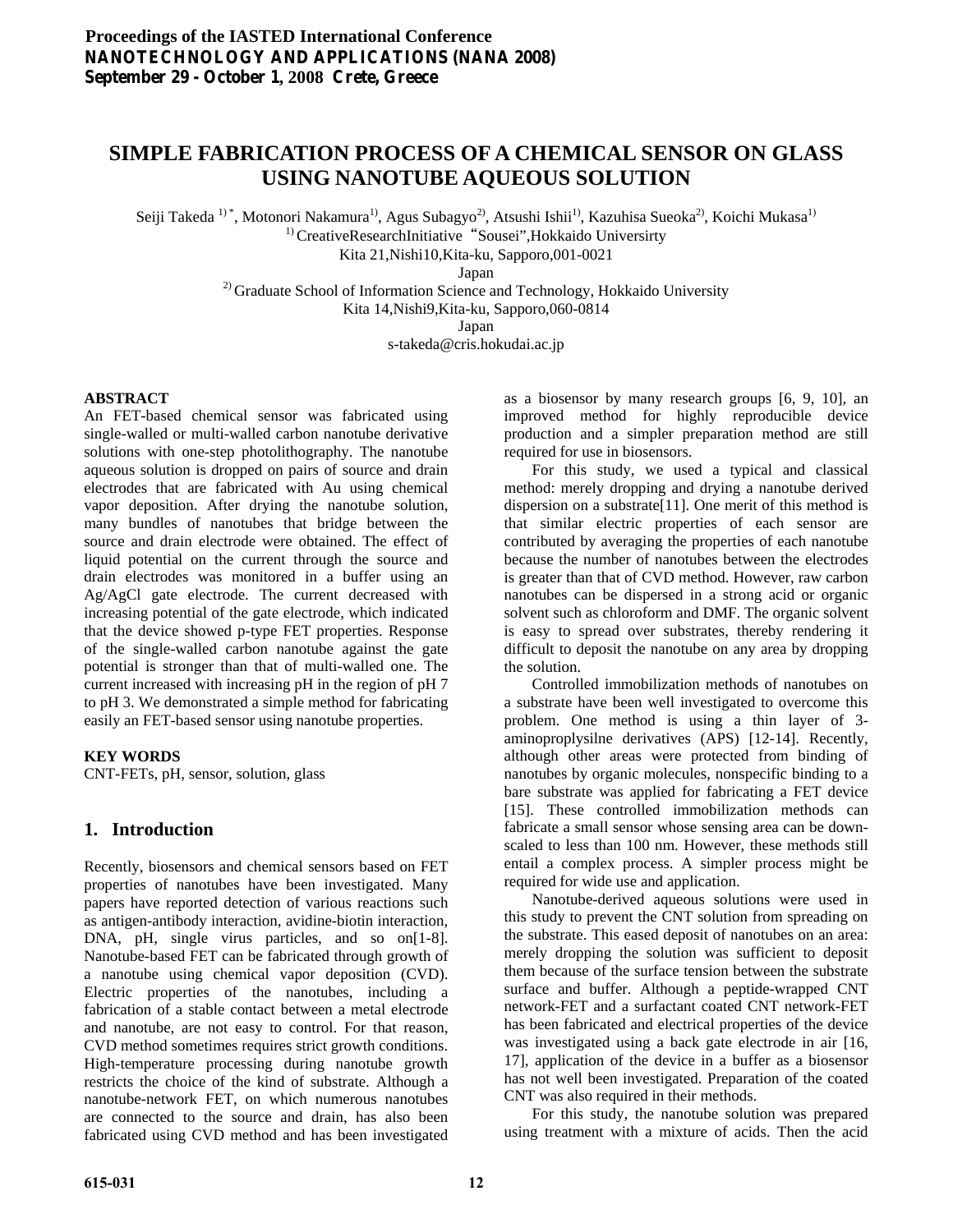treated nanotubes solutions were dropped on pairs of source and drain electrodes that were fabricated from Au using chemical vapor deposition. We investigated the properties of the device by measuring *I-V* curves in a buffer.

## **2. Materials and Methods**

From Sigma-Aldrich Corp., disodium hydrogen phosphate, multi-walled carbon nanotubes, 3 aminoproplytriethoxysilane, and dihydrogen sodium phosphate were purchased. Single-wall carbon nanotubes were purchased from Carbon Nanotechnologies Inc., USA. Sulfuric acid, nitric acid, hydrogen peroxide, sodium citrate dehydrate and sodium chloride were obtained from Kanto Chemical Co. Inc., Japan. Cover glass was purchased from Matsunami Glass Ind., Ltd., Japan. A photoresist (OFPR-800) was purchased from Tokyo Ohka Kogyo Co., Ltd., Japan.

#### **2.1 Deposition of source and drain metallic electrodes**

Patterns used for formation of metallic electrodes were fabricated on CNT-immobilized areas using a similar process to that used for formation of areas for immobilization. The distance between the source and drain electrode was 2–10 µm and the widths and lengths of electrodes were 6 µm and 5 mm, respectively. As metallic electrodes, a 30-nm-thick Cr film and a 50-nmthick Au film were deposited using evaporation deposition.

#### **2.2 Preparation of a nanotube derivative solution and its adsorption on silicon or glass substrate**

Using a mixture of  $H_2SO_4$  and  $HNO_3$ , 0.5 mg of SW-CNTs or MW-CNT were washed for 1 h at room temperature. The mixture solution was centrifuged; then the residue was suspended in a mixture of  $H_2SO_4$ ,  $HNO_3$ , and  $H_2O_2$  for 1 h with ultra-sonication. The resultant black solution was diluted with water and subjected to dialysis with distilled water to adjust a neutral pH for the solution. The nanotube derivative solution was resonicated immediately before use. Using a micropipette, 2 µl of the solution was placed on the electrodes deposited substrate at room temperature for 10 min to evaporate the solution, followed by heating the substrate for 10 min at 150°C. The dropping area of the CNT solution was ca.  $\phi$  1 mm and the nanotube absorbed area covered the region between the source and drain electrodes.

#### **2.3** *I-V* **measurements and pH measurement**

To elucidate CNT properties in a solution, *Ids* was measured in air or in 100 mM phosphate, 200 mM citrate buffer with 100 mM NaCl at pH 7.0 by applying -0.7 to +0.1 V to back gate or liquid gate (Ag/AgCl electrode). After immersion in buffer for at least 10 min, *Ids*, the current between the source and drain electrodes, data were plotted as a function of the gate (*V*) (*I-V* curve). A schematic model of the measurement is shown in Fig. 1.



Figure 1. Schematic model of the measurement of *I-V* curves in the buffer or air. The gate potential was applied to the AgCl electrode in the case of the measurement in the buffer. Back gate was used in the measurement in air. The respective potentials applied to the source and drain electrode were 0.1 V and 0 V.

Effects of the pH on  $I_{ds}$  were measured by dropping various pH of the buffer on the CNT device. The potential between the source and drain electrode was 0.1 V and an Ag/AgCl electrode was used as the gate electrode and -0.3 V was applied to the gate electrode. To examine the CNT properties in air, CNT device was fabricated on a 100-nm silicon oxide layer with a 500-µm-thick silicon substrate. The back gate was contacted to the silicon substrate and *Ids*, and was plotted as a function of the back gate potential. The potential between the source and drain electrode was +0.1 V.

 A semiconductor characterization system (4155C; Agilent Technologies Inc.) was used to measure the *I-V* curves at room temperature.

# **3. Results and Discussion**

The AFM images of the CNT derivatives closely resemble those of the images obtained by treating the SWCNT with a mixture of  $H_2SO_4$  and  $H_2O_2$ , however the length of each CNT bundle is shorter and the CNT bundle diameter is larger than 20 nm. After dropping the solution on the area between the source and drain electrode, CNTs were adsorbed on that area (inset of Fig. 1).

 Electric properties of the devices prepared from SWCNT and MWCNT on the silicon oxide substrate were investigated using measuring  $I_{ds}$ - $V_{gate}$  curves in air and 10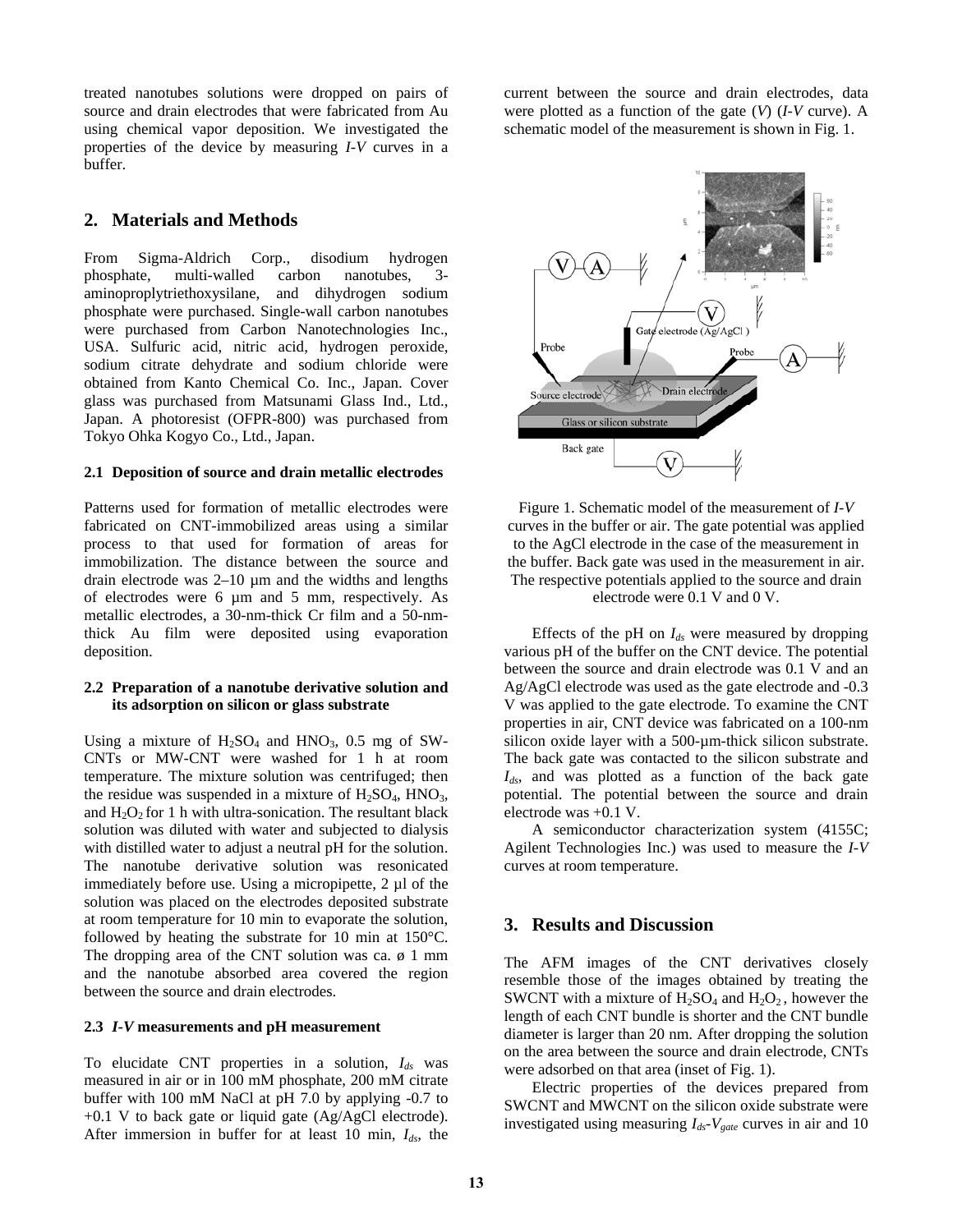mM phosphate-citrate buffer (Fig. 2). In air,  $I_{ds}$  showed no back gate potential dependency in either the SW-CNT or the MW-CNT device. This result is consistent with those reported in the literature [18, 19]. Although dull FET properties was observed when the gate potential was applied from -40 to 40 V in one study [18], even when the back gate potential was increased to -20 to 20 V, no significant change in  $I_{ds}$  was observed (data not shown). In our case, byproduct carbon fragments by acid treatment, amorphous carbon, and poly-benzene derivatives, covered some part of the surface of the CNT bundles. These materials might prevent the back gate potential from running through from the back gate to CNT bundles.



Figure 2. *I-V* curves in air and in the buffer. Solid and dotted lines respectively indicate the *I-V* curves produced by SW-CNTs and MW-CNTs. Thick and thin lines were measured in buffers and in air. Dashed lines show I-V curves in the case of no CNT between the source and drain electrode.

 In the buffer, *Ids* was strongly dependent on the gate potential in the case of the SW-CNT device, although only dull response was observed in the case of MW-CNT device. The current flow between the reference electrode and source drain electrodes or CNT via the buffer was less than 50 nA; the current might be negligible compared to the *Ids*. These phenomena were observed 100% of the time in the case of SWCNT and 90% of the time in the case of MWCNT. In the buffer, water and electrolyte molecules accessed the CNT network surface, where the potential from back gate can not be transmitted well because of large capacitance of electrolyte compared to the capacitance of nanotube and silicon substrate. This result is consistent with the electrochemical properties of a single MW-CNT device, as reported by Kruger et al [19]. In addition, Rosenblatt et al. reported that the liquid gate is efficient for a biosensors using CVD-prepared SW-CNT FET [20]. This result suggests that nanotube network devices prepared solely by depositing a CNT

solution on the electrodes show FET properties in the buffer.

 The reason for not turning off *I-V* curves completely is the contribution from the occasional presence of nanotube bundles containing metallic nanotubes.

Investigation of the pH response to  $I_{ds}$  of MW-CNT network-FET or SW-CNT network -FET on a glass was carried out to evaluate the device as a pH sensor that might someday serve as a basic device for biosensors. Effects of pH on electron-transport properties of SW-CNT were assessed by measurement of its FET fabricated using CVD method on a silicon oxide substrate by Back et al. [21]. We also reported SW-CNT network-FET based pH sensor on a glass substrate using controlled immobilization of CNT on APS layer [22]. One of the typical *Ids* –Vg curve of MW-CNT network -FET was shown in Fig.3. and the effect of pH change on  $I_{ds}$  of the MW-CNT network -FET is shown in Fig.4. The buffer solution at pH7 was dropped on the FET device at first. After FET signal was stable, the pH7 buffer was changed to pH6 buffer. The Ids was decreased after changing the buffer. After signal showing stable, at the point indicated by arrows, the buffer solution was changed to other pH buffer. The I*ds* was decreased with decreasing pH of the solution from pH 7.0 to pH 2.0. The decreasing of the *Ids* could be explained by due to the adsorption of proton ion at the nanotube surface that could contribute to change the potential near the CNT to positive. The response of the signal against pH showed reproducibility. The potential changes near the nanotube were calculated from *I-V*  curves (Fig. 3), as indicated in the right Y scale in Fig. 4. The potential change of the nanotube was estimated as ca.  $25\pm5$ mV/pH unite from pH 7 to pH 3. This value is similar to the value reported using CVD-grown SW-CNT FET by Back et al.



Figure 3. One of the typical *I-V* curve of MW-CNT in the buffer on the glass. The respective potentials applied to the source and drain electrode were 0.1 V and 0 V.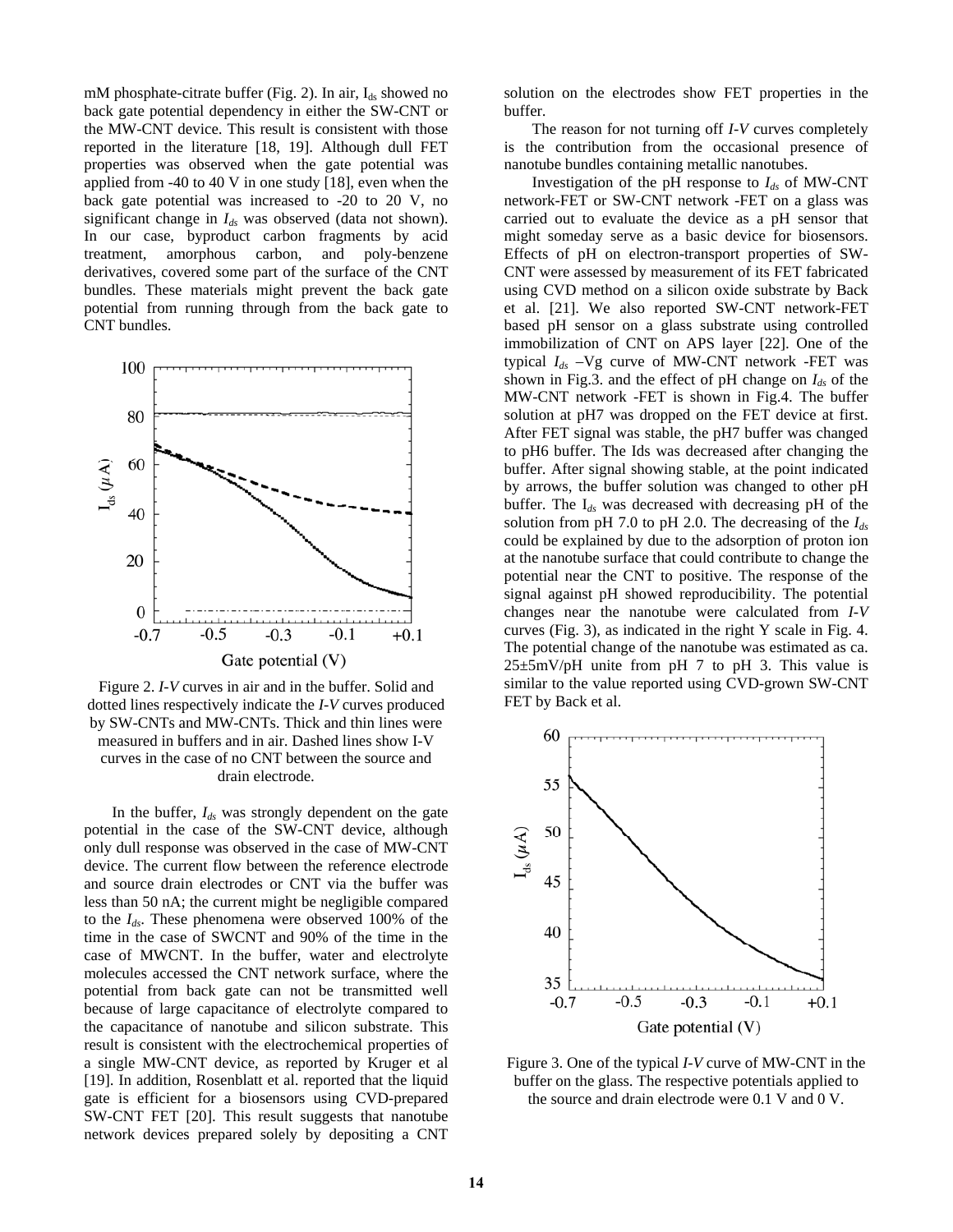

Figure 4. The effect of pH on  $I_{ds}$  of MW-CNT using the same device of Fig. 3 is shown in Fig. 4. The potential change was calculated from Fig. 3.

 The SW-CNT network-FET also shows similar response against pH (data not shown) and the potential change of the nanotube against pH was estimated as  $30±10$  mV/pH. These results suggest that the device might be applicable for use in pH sensors.

 This device can be prepared very easily compared to the other method with more than 90% of the yeild: within 20 min after preparation of an electrode deposited substrate and nanotube solution. Moreover, the choice of substrate is not restricted to those which can withstand heat processes for nanotube growth. For those reasons, this device might be applicable for use as a chemical sensor or biosensor.

## **4. Conclusion**

The MW-CNT or SW-CNT network-FET working in the buffer was fabricated easily using a simple method. We demonstrated that this method is useful to fabricate a nanotube-based FET device that has the potential to be a pH sensor. Fabrication can be accomplished within 20 min without coating a nanotube using materials such as a peptide and surfactant. Although the device is not applicable for use in memory devices in an electrical circuit because FET properties appear not in air but in the buffer, the device is applicable for use in pH sensors.

## **Acknowledgements**

This was partially supported by Special Coordination Fund for Promoting Science, the New Energy and Industrial Technology Development Organization (NEDO) and MITSUMI ELECTRIC CO., LTD..

## **References**

[1] G. Gruner, Carbon nanotube transistors for biosensing applications, *Anal Bioanal Chem* 384 (2006) 322-335.

[2] A. Star, E. Tu, J. Niemann, J.-C. P. Gabriel, C. S. Joiner, and C. Valcke, Label-free detection of DNA hybridization using carbon nanotube network field-effect transistors, *Proc. Natl. Acad. Sci.USA* 103 (2006) 921- 926.

[3] F. Patolsky, G. Zheng, O. Hayden, M. Lakadamyali, X. Zhuang, and C. M. Lieber, Electrical detection of single viruses, *Proc. Natl. Acad. Sci. U. S. A.* 101 (2004) 14017-14022.

[4] K. Maehashi, K. Matsumoto, K. Kerman, Y. Takamura, and E. Tamiya, Ultrasensitive Detection of DNA Hybridization Using Carbon Nanotube Field-Effect Transistors, *Jpn. J. Appl. Phys.* 43, (2005). 1558-1560.

[5] Y. Cui, Q. Wei, H. Park, and C. M. Lieber, Nanowire Nanosensors for Highly Sensitive and Selective Detection of Biological and Chemical Species, *Science* 293 (2001) 1289-12952.

[6] R. J. Chen, S. Bangsaruntip, K. A. Drouvalakis, N. W. S. Kam, M. Shim, Y. Li, W. Kim, P. J. Utz, and H. Dai, Noncovalent functionalization of carbon nanotubes for highly specific electronic biosensors, *Proc. Natl. Acad. Sci.USA* 100 (2003) 4984-4989.

[7] K. Besteman, J.-O. Lee, Frank G. M. Wiertz, H. A. Heering, and C. Dekker, Enzyme-Coated Carbon Nanotubes as Single-Molecule Biosensors, *Nano Lett.* 3 (2003) 727-730

[8] S. Takeda, A. Sbagyo, Y. Sakoda, A. Ishii, M. Sawamura, K. Sueoka, H. Kida, K. Mukasa, and K. Matsumoto, Application of carbon nanotubes for detecting anti-hemagglutinins based on antigen–antibody interaction, *Biosens. Bioelectron.* 21 (2005) 201-205.

[9] Z. Wu, Z. Chen, X. Du, J. M. Logan, J. Sippel, M. Nikolou, K. Kamaras, J. R. Reynolds, D. B. Tanner, A. F. Hebard, and A. G. Rinzler, Transparent, Conductive Carbon Nanotube Films, *Science*, 305 (2004) 1273-1276. [10] H. R. Byon and H. C. Choi, Network Single-Walled Carbon Nanotube-Field Effect Transistors (SWNT-FETs) with Increased Schottky Contact Area for Highly Sensitive Biosensor Applications, *J. Am. Chem. Soc.* 128 (2006) 2188-2189.

[11] M. Shiraishi, T. Takenobu, T. Iwai, Y. Iwasa, H. Kataura, and M. Ata, Single-walled carbon nanotube aggregates for solution-processed field effect transistors, *Chemical Physics Letters* 394 (2004) 110-113.

[12] K. H. Choi, J. P. Bourgoin, S. Auvray, D. Esteve, G. S. Duesberg, S. Roth, and M. Burgharm, Controlled deposition of carbon nanotubes on a patterned substrate, *Surf. Sci.* 462 (2000) 195-202.

[13] J. Zhu, M. Yudasaka, M. Zhang, D. Kasuya, and S. Iijima, A Surface Modification Approach to the Patterned Assembly of Single-Walled Carbon Nanomaterials, *Nano Lett.* 3 (2003) 1239-1243.

[14] S. p. Auvray, V. Derycke, M. Goffman, A. Filoramo, O. Jost, and J.-P. Bourgoin, Chemical